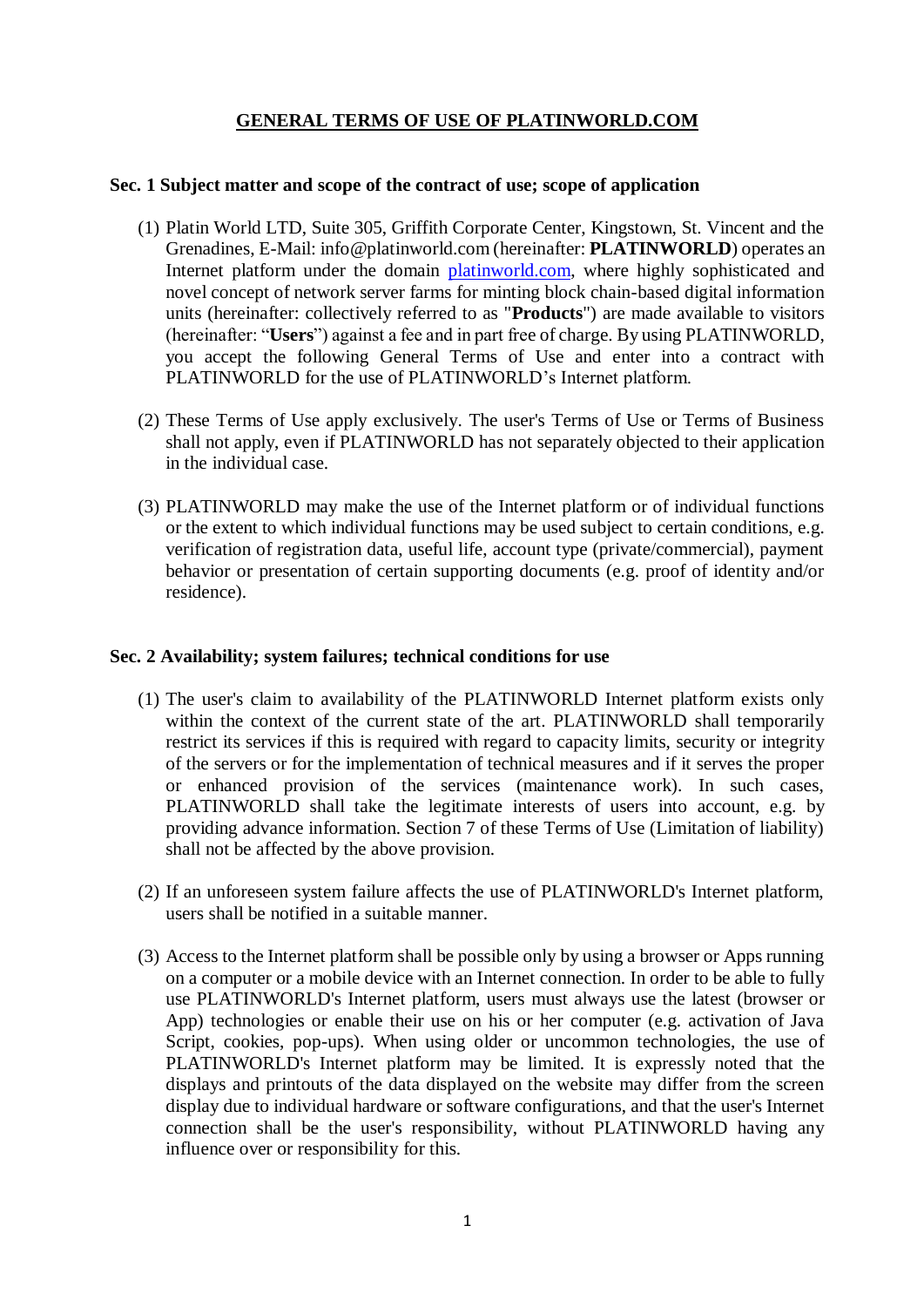(4) Unless expressly stipulated otherwise in these General Terms of Use, upon the user's registration on the Internet platform, all communication between PLATINWORLD and the user regarding the purchase of products shall take place electronically only via the Internet platform and by email. Except in case of a statutory requirement to do so, no additional paper declarations shall be sent to users.

#### **Sec. 3 Registration; time of contract conclusion**

- (1) The use of several services of PLATINWORLD's Internet platform shall require prior registration. Registration shall be possible only for persons who have completed their 18th birthday. There shall be no claim to the enter into a contract of use.
- (2) The data requested during registration must be entered completely and correctly. If the provided data change after registration, the user shall be obliged to update the data in his or her PLATINWORLD account without undue delay.
- (3) Users who use PLATINWORLD's Internet platform in the context of carrying out their commercial or self-employed professional activities shall be obliged to supplement their registration data with the information required by law.
- (4) PLATINWORLD may make the use of the Internet platform or individual functions or the extent to which individual functions can be used subject to certain conditions, such as verification of registration data, duration of use, account type, payment behavior or dependent on the presentation of certain proof (e.g. proof of identity, purchase, payment or ownership). In particular, PLATINWORLD may, under certain conditions, restrict a user's activities and, in doing so, make the use of the Internet platform dependent on further conditions such as prior verification.
- (5) A legal entity or partnership may only be registered by an individual authorized to represent it, who must be designated by name. When individuals register, they may register only individually.
- (6) Users must keep their password secret and carefully secure access to their PLATINWORLD account. Users shall be obliged to notify PLATINWORLD immediately once they become aware of any indications that a PLATINWORLD account has been misused by third parties.
- (7) Registrations with PLATINWORLD are non-transferable. Multiple registrations of the same person shall not be permitted.

#### **Sec. 4 Obligations of the user; Blocking of accounts**

(1) When using PLATINWORLD's website, you shall be prohibited from violating any rights of third parties, harassing third parties or otherwise violating applicable laws or moral standards. You undertake in particular to refrain from the following actions: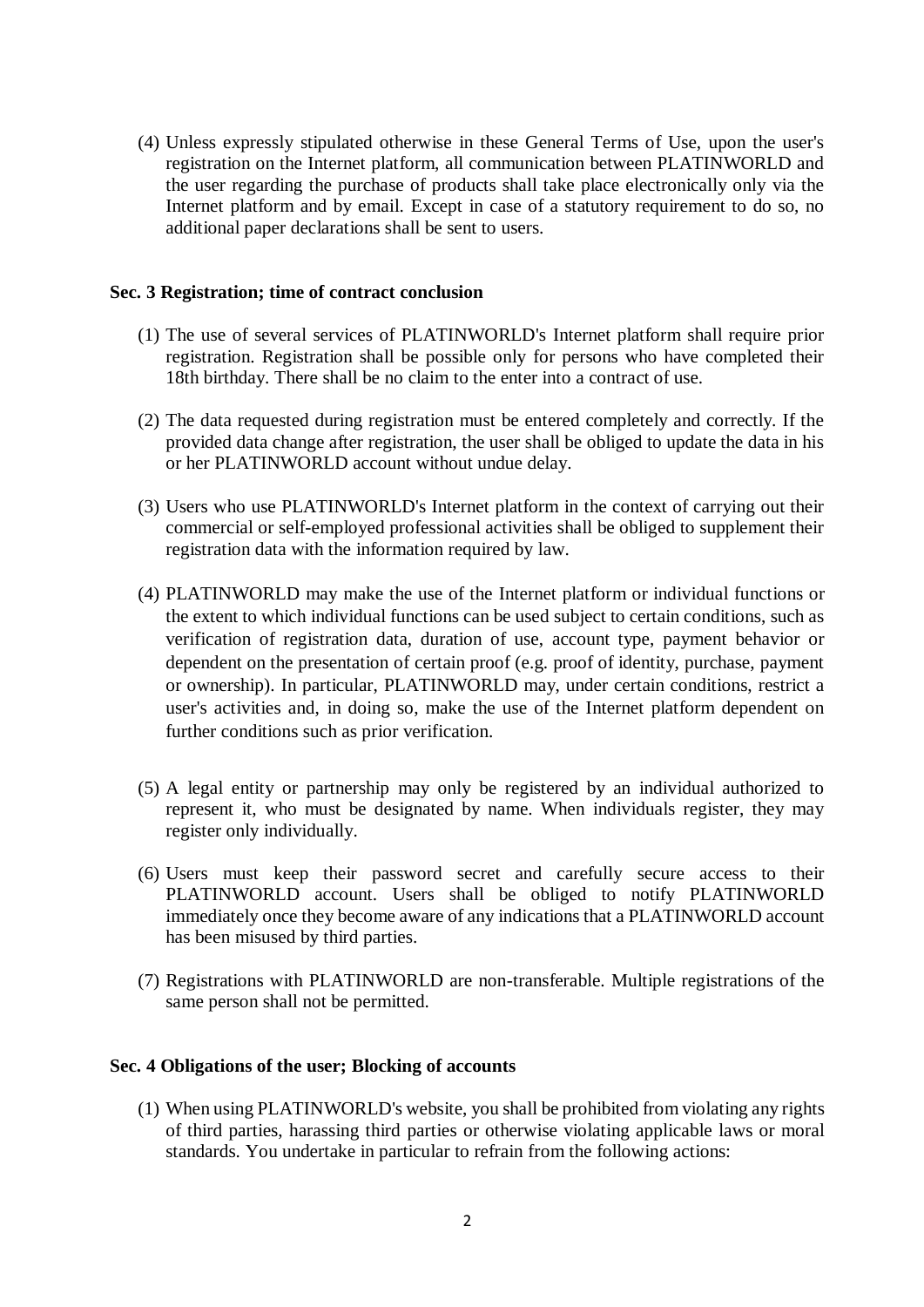- Disseminating statements with abusive, harassing, violent, violence-glorifying, inflammatory, sexist, obscene, pornographic, racist, morally objectionable or otherwise objectionable or prohibited content;
- Insulting, harassing, threatening, scaring, slandering, embarrassing other customers, employees or distributors of PLATINWORLD;
- Spying on, disclosing or disseminating personal or confidential information of other customers, distributors or employees of PLATINWORLD, or disregarding the privacy of other customers, distributors or employees PLATINWORLD in any other manner or way;
- Disseminating false claims regarding race, religion, gender, sexual orientation, origin, social status of other customers, employees or distributors of PLATINWORLD;
- Spying on, disclosing or disseminating confidential information of PLATINWORLD;
- Disseminating false allegations about PLATINWORLD;
- Pretending to be an employee of PLATINWORLD or of an affiliated company or partner of PLATINWORLD;
- Using legally protected images, photos, graphics, videos, musical pieces, sounds, texts, trademarks, titles, designations, software or other content and signs, without the consent of the rights owner(s) or permission by contract, law or regulation;
- Disseminating statements with advertising, religious or political content;
- Using prohibited or illegal content;
- Exploiting programming errors (so-called bugs);
- Taking measures that may result in excessive server loads and/or massive impact on the operations of other customers;
- Hacking or cracking as well as promoting or inciting hacking or cracking;
- Disseminating counterfeit software and promoting or inciting the dissemination of counterfeit software;
- Upload files containing viruses, Trojans, worms, or corrupted data;
- Using or distributing "auto" software programs, "macro" software programs, or other "cheat utility" software programs;
- Modifying the service or parts thereof;
- Using software enabling so-called "data mining" or otherwise intercepting or collecting information related to the service;
- Interrupting transmissions to and from service servers and website servers; and/or
- Hacking the service, data, or website servers.
- (2) PLATINWORLD notes its domestic rights with regard to the use of its online offering and expressly reserves the right to block the online account immediately in case the use constitutes a breach of these Terms of Use, in particular of any of the obligations stipulated in (1) or otherwise of applicable law.

# **Sec. 5 No investment advice**

PLATINWORLD expressly does not provide any investment advice or other advice on FinTech and Blockchain products. No information or consulting contract for products from the FinTech and Blockchain area shall be formed. The information available on PLATINWORLD's Internet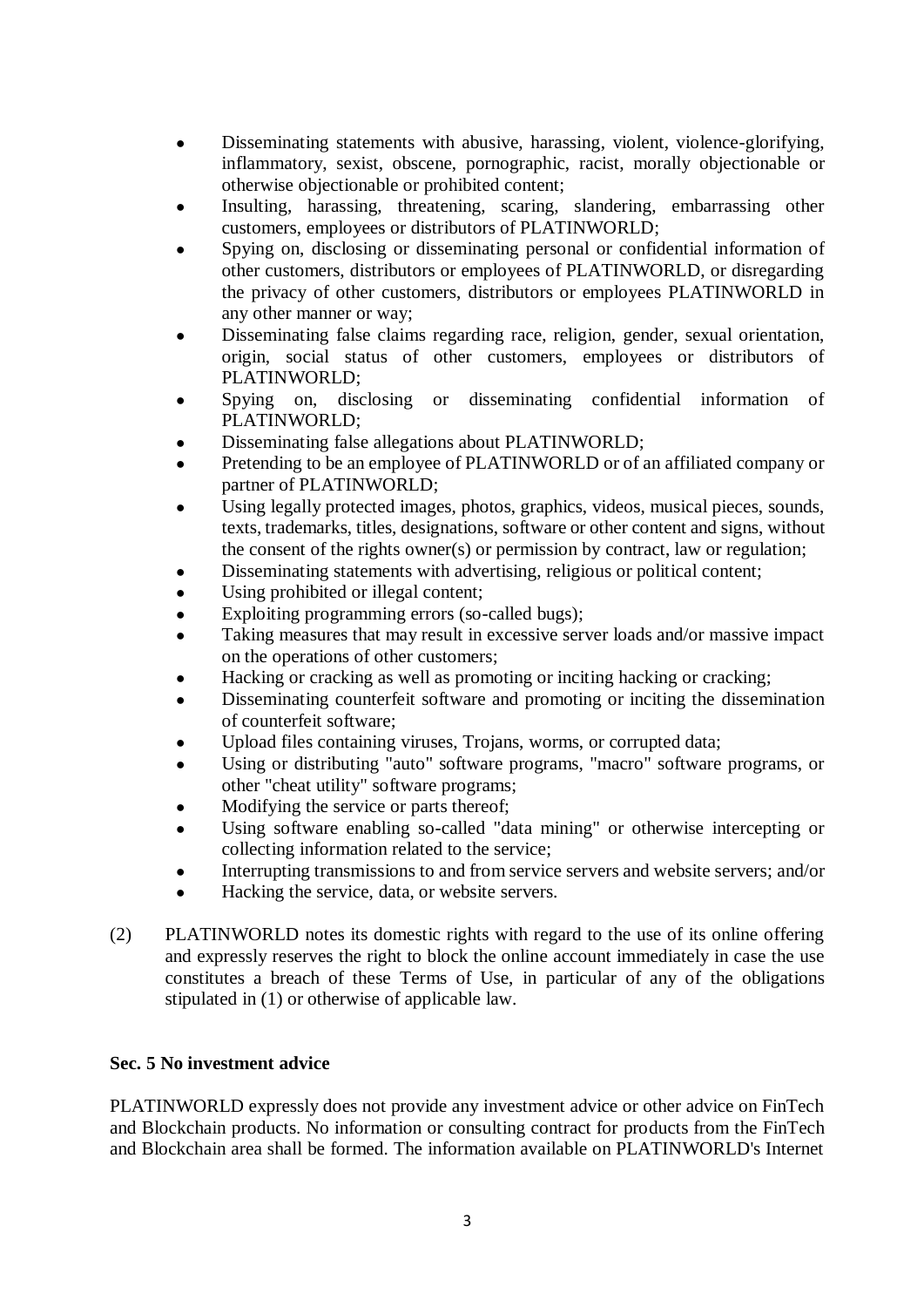platform shall not constitute a consulting service by PLATINWORLD and shall not replace expert advice.

## **Sec. 6 Data protection**

PLATINWORLD shall collect and process the data voluntarily provided by users only within the framework of the statutory provisions. For detailed data protection provisions, see our Privacy Policy.

# **Sec. 7 Limitation of liability**

- (1) PLATINWORLD may not be held responsible for incorrect information in the user's registration. This means that PLATINWORLD cannot accept any liability for the accuracy of such information and that any user content secured by PLATINWORLD constitutes information unrelated to PLATINWORLD within the meaning of applicable law.
- (2) Furthermore, PLATINWORLD shall not be liable for the occurrence of the desired success, which the user hopes to realize by using the Internet platform.
- (3) Moreover, PLATINWORLD shall be liable with the exception of injury to life, body and health and the breach of essential contractual obligations (material contractual obligations) — only for damages attributable to intentional or grossly negligent conduct. This shall also apply to indirect consequential damages such as, in particular, lost profits.
- (4) Liability shall be limited except in case of intentional or grossly negligent conduct or in the case of damage resulting from injury to life, body or health and the breach of essential contractual obligations (material contractual obligations) — to the amount of damage foreseeable at the conclusion of the contract and typical for this type of contract. This shall also apply to indirect consequential damages such as, in particular, lost profits.
- (5) To the extent that PLATINWORLD's liability under this Agreement is excluded or limited, this shall also apply in favor of the personal liability on the part of the legal representatives, officers, and simple vicarious agents of PLATINWORLD.

## **Sec. 8 Trademark and copyright law**

(1) In relation to you, PLATINWORLD shall be the sole holder of the reproduction, distribution and processing rights as well as all copyrights as well as the right of incorporeal transmission and reproduction of the PLATINWORLD website and its individual contents, services of the performances and industrial property rights developed otherwise. The use of all services and the contents, materials, as well as trademarks and trade names contained therein (e.g. the designations PLATINWORLD and the associated logo) shall be permitted exclusively for the purposes set forth in these Terms of Use. Use without the express permission of PLATINWORLD shall constitute a violation of these Terms of Use and may result in blocking or deleting your profile.